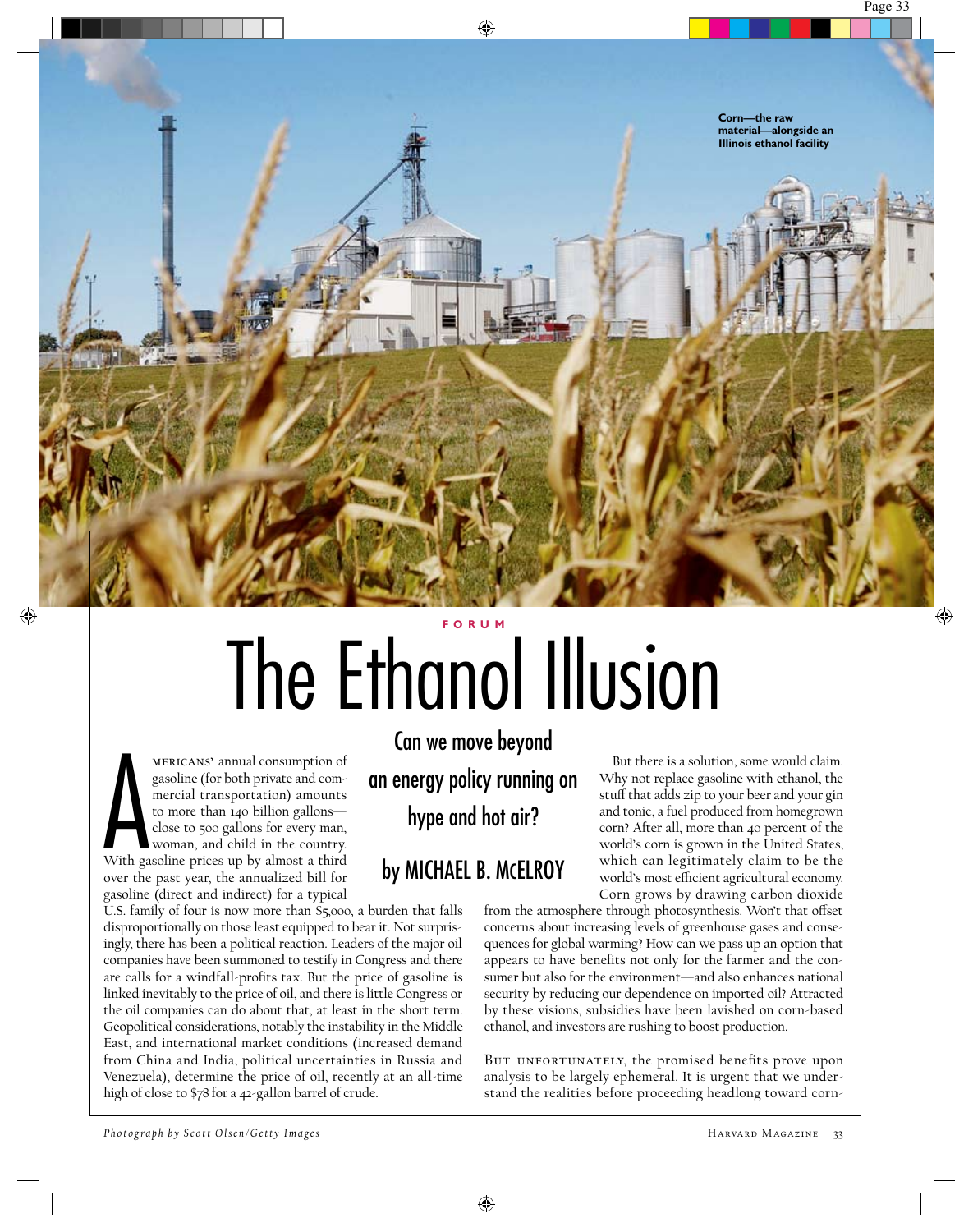based ethanol as the solution to American energy woes.

To begin with the facts: Some 3.9 billion gallons of ethanol were produced from corn in the United States in 2005, and sold as a blend with gasoline that accounted for 2.8 percent of total gasoline sales by volume in that year. But here's the rub. Ethanol's energy content is significantly less than gasoline's. You need 1.5 gallons of ethanol to drive the same distance you go on a gallon of gasoline. So on an energy basis, the savings in gasoline associated with U.S. ethanol use in 2005 amounted only to 1.9 percent of total gasoline sales. The wholesale price of gasoline in the United States in the spring of 2006 was about \$2.20 a gallon (with retail prices closer to \$3.00 a gallon). For ethanol to be competitive economically, it would have to sell for less than \$1.50 a gallon. Yet by May 2006, the wholesale price of ethanol had risen to \$2.65 a gallon (or in reality \$3.16 a gallon, if you allow for the subsidy of 51 cents a gallon authorized by Congress in 2004 to encourage production). The wholesale price of ethanol in corn-producing states such as Illinois was \$3.10 a gallon in July 2006; in California, it had increased to \$4.00 a gallon. Allowing for the subsidy and the lower energy value of ethanol, this meant that motorists in California were paying more than \$6.00 for enough ethanol to obtain the energy equivalent of a gallon of gasoline!

A number of states have mandated use of ethanol as a 10 percent (by volume) additive to gasoline. (Ethanol serves as an antiknock agent, increasing the octane content of gasoline. It is being marketed as a substitute for MTBE, or methyl tertiary-butyl ether, which is scheduled to be phased out in this country in the next few years because of concerns about that chemical's persistent carcinogenic contamination of ground water.) The high price

of ethanol in California (and in a number of eastern states that have legislated use of ethanol as a gasoline additive) reflects a combination of factors. First is the expense associated with transport: the hydroscopic properties of ethanol—it has a tendency to absorb water—require it to be shipped by rail or truck in specially designed containers, instead of through the cheaper pipeline distribution system favored for oil and gasoline. Second is the current imbalance between supply and demand. Major investments in ethanol-producing plants may reduce this factor eventually. Production capacity in June 2006 is estimated at 4.8 billion gallons per year. The federal government has set as a goal that 7.5 billion gallons of so-called renewable fuels be deployed as additives to gasoline by 2012 less than 5 percent of projected consumption, even if

that level of additive production can be reached. Plants under construction are expected to increase current output to close to 7.0 billion gallons per year over the next few years. Is it reasonable to expect domestically produced, corn-based ethanol to satisfy anticipated demand?

Some 73.4 million acres of land were harvested for corn in the United States in 2004—23 percent of the nation's total cultivated land area. Anticipating the demand for additional corn for ethanol, the futures market currently projects a 25 percent increase in the price of a bushel of corn for 2007. How will farmers respond to this incentive? There are two possible options. One is to increase the total planted area. The second is to favor corn over alternative crops, such as soybeans. But soybeans are already in short supply globally, and there are plans to use *them* as a source of biodiesel fuel as well. And if we opt to expand the total cultivated area, we will have to open up much less productive acreage for cultivation, with presumably higher applications of fertilizer and additional reliance on irrigation. Neither option is attractive in terms of either economics or the implications for environmental quality. At a minimum, we should expect *higher* prices for the production of either ethanol, or food, or both (corn and soybeans are essential components of animal feed in the United States).

We could meet our additional demand, potentially, by importing ethanol. Approximately 4.4 percent of the ethanol consumed in the United States in 2004 was supplied by imports, of which slightly more than half came from Brazil, the world's largest producer (we are number two; China is number three). The cost of ethanol produced in Brazil and landed at a U.S. port in 2004 was \$1.01 a gallon, more than 50 cents less than the then-prevailing



(subsidized) price for a gallon of ethanol produced domestically. But to protect our domestic industry, we have imposed a tax on imported ethanol of 54 cents a gallon, in addition to an import duty equal to 2.5 percent of the value of the imported product. So much for free trade! And who benefits? Neither U.S. farmers nor consumers—just the domestic producers, who gain not only from the existing subsidies, but also from the prohibitive tariffs imposed on potential competition.\*

Brazil has emerged in recent years as an ethanol success story, with its roots in the oil crises of the 1970s. The military government then in

\*The subsidies accrue in the form of an income-tax rebate to the companies that blend the ethanol with gasoline, but contribute indirectly as well to the profits of the companies that supply the ethanol, by allowing them to charge a higher price for their product.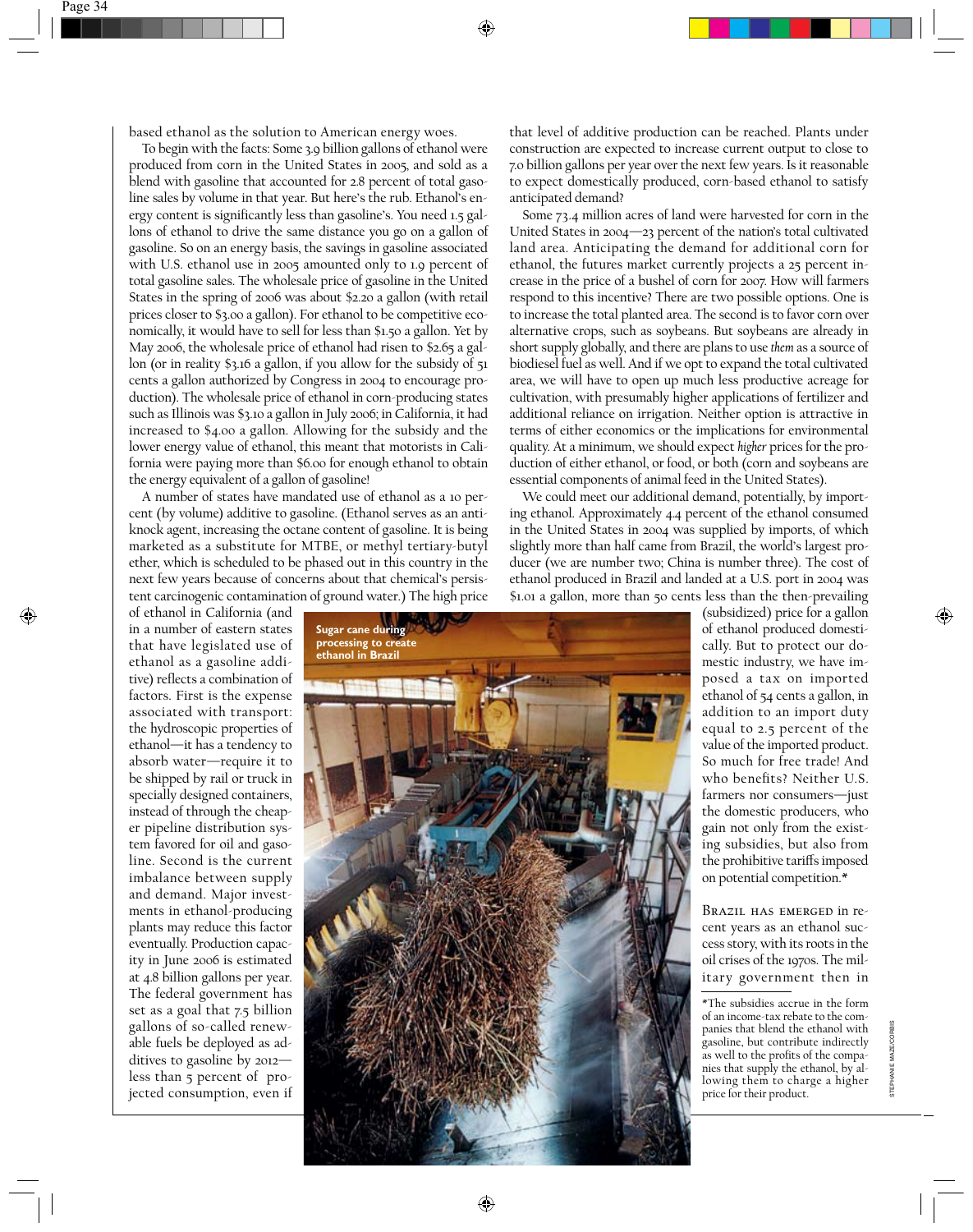## Ethanol Essentials

**• It takes 1.5 gallons of ethanol to provide the energy content of 1 gallon of gasoline.**

**• United States gasoline consumption in 2005: 140 billion gallons.**

power decided to subsidize the production of ethanol from sugar cane and provided generous subsidies and tax breaks to encourage sugar-mill owners to switch from refining sugar to producing ethanol. They also developed a distribution system to ensure that the product was readily available. In 1975, the government ordered that all gasoline sold in Brazil should be mixed with 10 percent ethanol, a percentage increased subsequently to between 20 and 25 percent. Cars capable of running on ethanol only were introduced in the late 1970s, fruits of military research. Even though the program fell on hard times in 1990, when the combination of a poor sugar-cane harvest and high sugar prices led to a serious shortage of ethanol, it is now back on track thanks to an innovation that allows computers installed in modern Brazilian cars to

**• U.S. ethanol production capacity in 2006: 4.8 billion gallons. Expected to increase over the next few years to 7.5 billion gallons.**

**• One ton of corn kernels yields approximately 100 gallons of ethanol.**

**• Fraction of U.S. corn production now used to produce ethanol: 12 percent.**

**• Energy yield from corn ethanol equals approximately 125 percent of the fossil energy used to produce it. Primary sources of fossil energy used in U.S. ethanol production: natural gas and coal; there is significant net savings in terms of oil use.**

be programmed (or reprogrammed) at minimal cost to calculate the ethanol to gas mixture present in the tank of a car at any given time and to adjust the operation of the engine accordingly.

Today, more than 80 percent of all nondiesel new cars sold in Brazil are flex-fuel. With access to either ethanol or gasohol (a gasoline-ethanol blend, containing up to 25 percent ethanol) at filling stations, motorists in Brazil can base purchasing decisions simply on considerations of price and personal preference. Yet even in Brazil, the supply of ethanol is insufficient to totally supplant current demand for gasoline. Not surprisingly, retail prices of ethanol have risen rapidly there—by a record 14 percent in March 2006 alone—in response to increased demand (driven ultimately by higher competing prices for gasoline). Despite plans for significant expansion of production, it is doubtful that Brazil can do much to satisfy both its own and increasing international requirements for the fuel. The United States is not alone in its quest for an increased source of ethanol. The European Union moved in 2005 to mandate a 2 percent blend of ethanol with gasoline, with plans for an increase to 5.75 percent by 2010. And Japan, India, and China are also moving to increase their use of ethanol as the environmentally preferred anti-knock additive for gasoline.

So MUCH FOR SUPPLY. What of the energy and environmental costs of producing ethanol in the first place? Ethanol factories in Brazil are generally energy self-sufficient. Burning bagasse—the fibrous material that contains the sugar, left behind when the sucrose is separated from the cane—provides the energy needed to **• Implications for greenhouse gases: as much released in producing corn ethanol as saved in replacing gasoline by ethanol.**

**• Goal of the U.S. Department of Energy (DOE): to displace 60 billion gallons of U.S. gasoline use by ethanol by 2030.**

**• To meet the DOE objective would require harvesting cellulose from as many as 225 million acres, assuming that plant sources can provide a yield of cellulose comparable to the yield of 4 tons per acre currently achieved for corn.**

> **• The energy balance of ethanol produced from cellulose could be distinctly positive, assuming that the lignin content of the feedstock is used to fuel the ethanolproducing facilities. It could result also in significant net savings in emissions of greenhouse gases.**

boil off the water in the cane juice and to promote subsequent fermentation and concentration of the ethanol. Crucially, it also yields electricity, typically produced on site using turbines driven by steam produced by burning the bagasse. There is even a surplus of electricity available for sale to the national grid.

Ethanol as produced in Brazil today is also clearly positive in terms of emission of greenhouse gases. The bulk of the carbon dioxide released—either in producing the ethanol or in its ultimate consumption—represents gas that has been recycled by photosynthesis from the atmosphere (the process is therefore  $CO<sub>2</sub>$ neutral). Fossil energy *is* consumed in producing the nitrogen fertilizer required to grow the sugar cane, in harvesting the cane (to the extent that harvesting is mechanized), in transporting it to the processing facility, and in delivering the

ethanol product to market. But the emission of greenhouse gases (nitrous oxide, or N<sub>2</sub>O, as well as  $CO<sub>2</sub>$ ) in the course of these activities is more than offset by the carbon dioxide saved by substituting ethanol for gasoline and by burning bagasse, not fossil fuels, to produce not only the electricity used to manufacture the ethanol, but also surplus supplied to the national electrical grid.

CORBIS

In contrast, the energy balance for the production of ethanol from corn in the United States is only marginally positive: the energy captured in the ethanol exceeds the fossil energy consumed in its production by no more than about 25 percent. (Compare this with the situation in Brazil, where—from a fossil fuel point of view—ethanol is essentially a free good.) The balance in terms of emission of greenhouse gases is close to a wash for the United States: the reduction in net emissions of carbon dioxide obtained by using corn rather than petroleum as a "feedstock" for motor fuel is largely offset by additional emissions of the several hundredfold more potent greenhouse gas, nitrous oxide, formed as a byproduct of the nitrogen fertilizer used to grow the corn. The bulk of the energy consumed in producing ethanol from corn in the United States is supplied by coal and natural gas (the latter employed both as heat in processing the ethanol and as the feedstock for production of nitrogen fertilizer). Thus there is a *net savings of petroleum* when corn-based ethanol is substituted for gasoline, but the overall impact is limited. An increase in the fuel efficiency of American vehicles by 10 percent would result in gasoline savings greater than could be achieved with even a sixfold increase in *(please turn to page 107)*